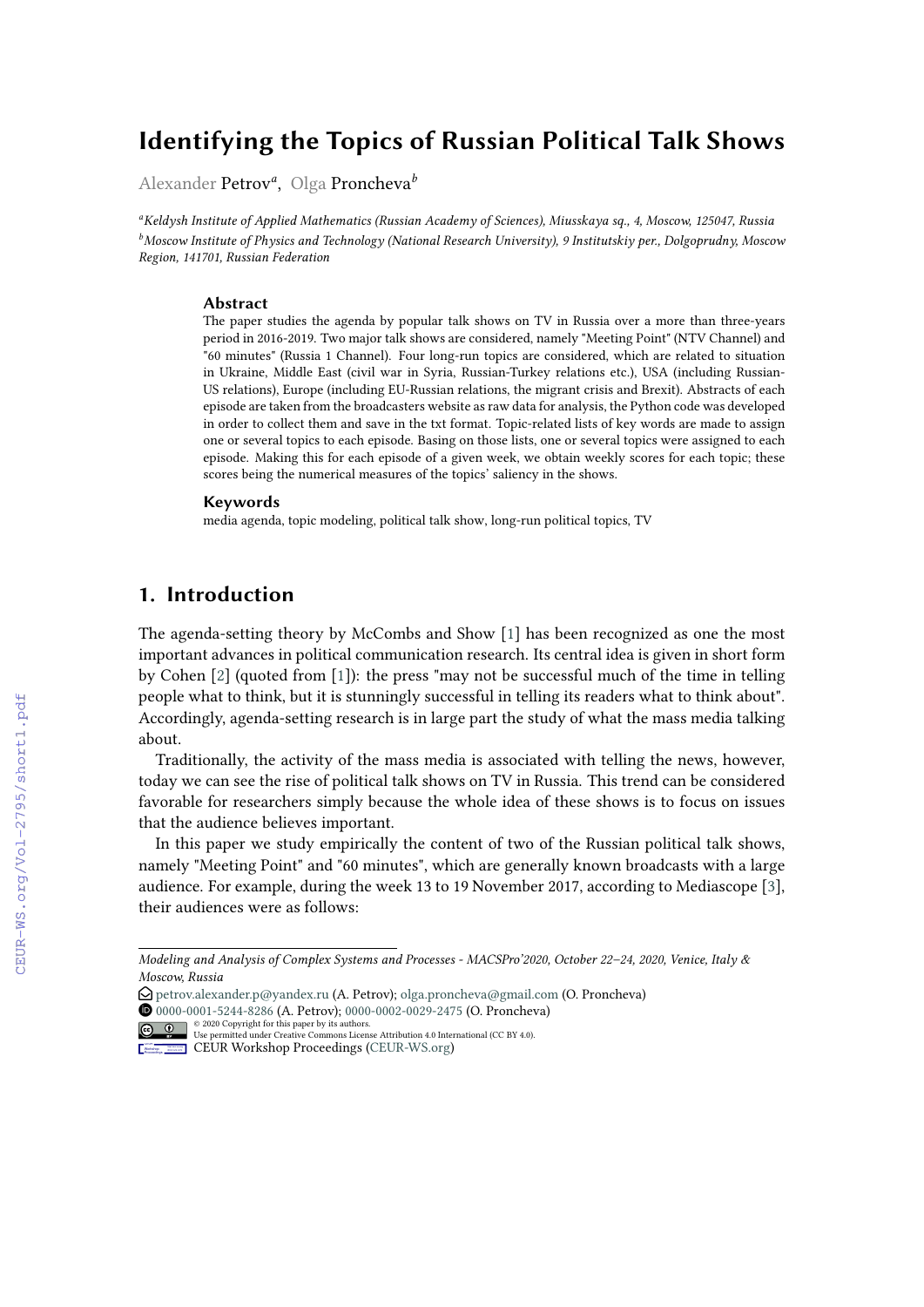- "Meeting Point": 2.3 rating points, 11.9 share points (14 November),
- "60 minutes": 4.5 rating points, 14.4 share points (14 November).

To our knowledge, there are no studies of agenda by talk shows.

### **2. Method**

### **2.1. Method in Brief**

The whole idea of our approach is as follows. We consider four topics that are widely recognized as main long-run topics of political discourse in Russia, and aim to estimate the proportion between them as a function of time.

A topic's saliency during a given week is characterized by its weekly score that is calculated, roughly speaking, as the number of episodes of all shows featuring the topic, adjusted to their duration and number of topics addressed in the episode. Technically, the central point in our work was the identification of the topic (or several topics) featured in a certain episode. In order to do that, we collected the abstracts of all episodes of two popular Russian Political Talk Shows, namely "Meeting Point" and "60 minutes" from more than three-years period. Four political topics often covered by political talk shows were in the focus. These topics are:

- UKR (Ukraine);
- MES (Middle East: civil war in Syria, Russian-Turkey relations etc.);
- USA (US politics and economy, Russian-US relations, NATO, Global security and relation between Russia and the West as a whole);
- EUR (European politics and economy, EU-Russian relations, The European migrant crisis, European Union, Brexit etc.).

There were, of course, episodes on other topics such as Far East (Russian-China and Rusian-Japan relations, economic performance of China etc.), Former Soviet Union states excluding Ukraine and EU members (their politics, economy, relations with Russia, USA and EU), Russian economy, Russian elections, conservative vs liberal values, historical legacy and so on. We did not consider these topics but took the corresponding episodes into account when counting the proportions of the weekly number of episodes.

For each of the four topics, the list of key words was made. Using these lists, each episode of the show was assigned one or several topics (for example, 0.5 UKR and 0.5 USA). After that the proportions of each topic in all episodes of the week were calculated.

Bearing in mind the perspective of studying the process of agenda-setting by these shows, we weighted different shows according to their typical duration thus getting the score of each topic in each show for each week. For instance, an episode of "Meeting Point" last somewhat longer that that of "60 Minutes", therefore their duration-related weights are 5 and 4, respectively. That is, the score of a topic in "Meeting Point" is its proportion multiplied by 5. The total score of a topic across all shows is the average of its show-specific scores. This total score reflects the proportion of the topic in media agenda.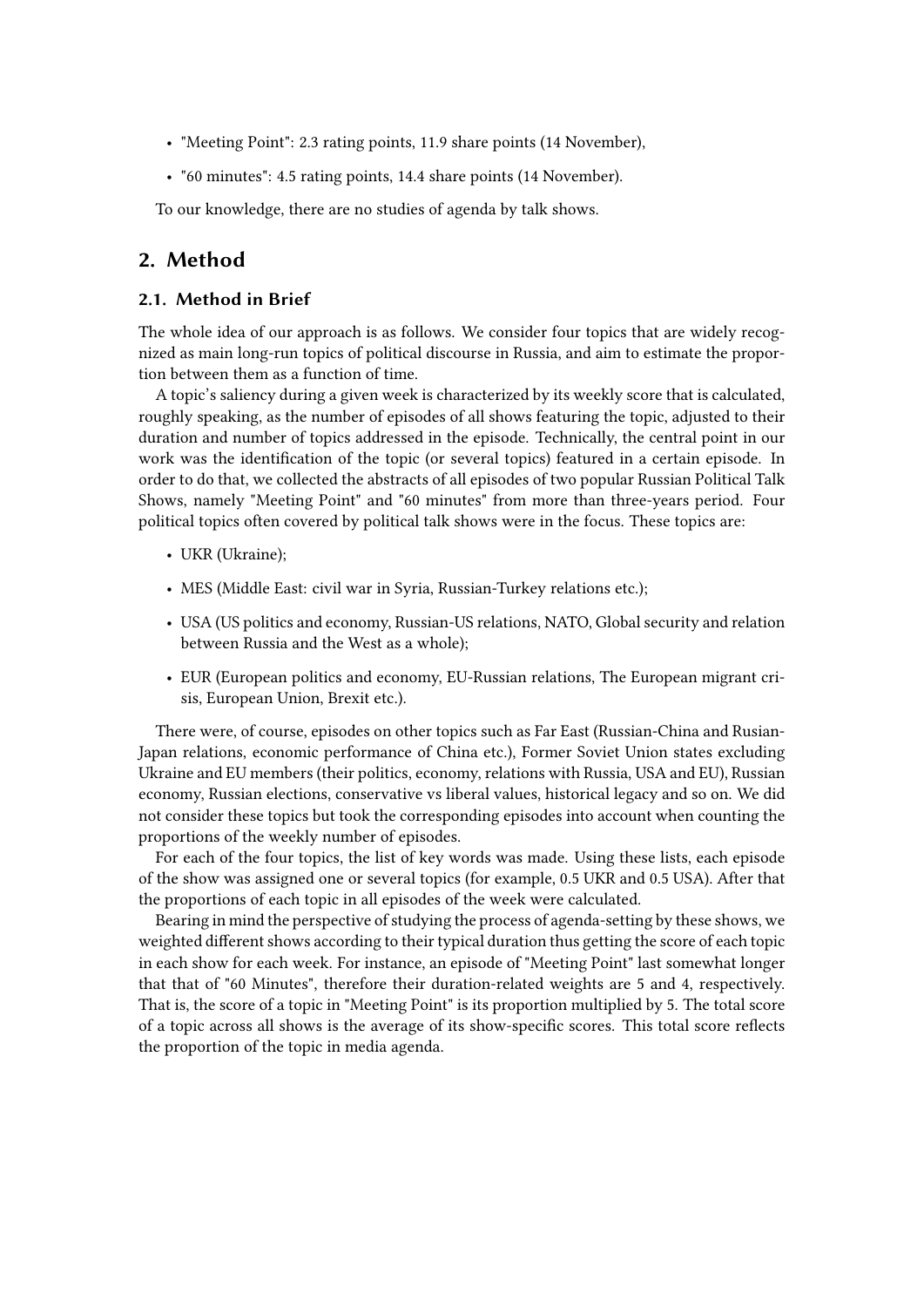The future plan is to compare dynamics of proportions with public attention to topics thus identifying the agenda-setting role of political talk shows.

### **2.2. Data Collection**

Two generally known daily talk shows were considered, namely "60 minutes" (Russia 1 Channel) and "Meeting Point" (NTV Channel). Brief description of each episode of each show is available on the TV broadcaster's website. For both show, description of an episode typically has about 40 words (with nearly all descriptions falling between 25 and 60 words). An original Python code was developed in order to collect them and save in the txt format.

The collected data encompass the period of time from the first episode of each show (29 February 2016 for "Meeting Point" and 12 September 2016 for "60 minutes") to 18 April 2019.

These texts were used as raw data for the analysis.

#### **2.3. Topic Scores**

First, we assign each show a duration-related coefficient  $C_{show}$ . For example,  $C_{60 min} = 4$ ,  $C_{Meetin\sigma Point}$  = 5.

The topic score for each episode was assigned basing on the following algorithm. For each of the four topics specified above a list of keywords was developed. The English translation is given below. It should be noted that this English list should not be understood literally, because the correspondence between Russian and English words is not perfectly one-to-one. For example, the English word "Chinese" is translated into Russian differently in cases when it stands for a Chinese man and when it is an adjective (say, Chinese smartphone).

- 1. UKR Ukraine, Maidan, Euromaidan, Kravchuk, Kuchma, Yushchenko, Yanukovych, Poroshenko, Turchinov, Yatsenyuk, Timoshenko, Zelensky, Paruby, Groisman, Akhmetov, Kolomoisky, Dobkin, Medvedchuk, Vakarchuk, Sentsov, Savchenko, Vyshinsky, Zakharchenko, Plotnitsky, Pushilin, Bolotova, Avakov, Shukhevych, Poltorak, Lyashko, Goncharuk, Bogdan, Filaret, Akhmetov, Firtash, Opposition platform, BYuT, Party of Regions, Regionals, Right Sector, Azov, Dobrobat, non-canonical, Kiev, Donetsk, Lugansk, Kharkov, Lviv, Vinnitsa, Ilovaysk, Debaltseve, Shakhtersk, Gorlovka, Novoazovsk, Mariupol, Zaporizhia, Chernobyl, Kherson, Dnepropetrovsk, Dnipro, Crimea, Donbass, Transcarpathia, Galicia, Southeast, DPR, LPR, certain areas, Kiev, Donetsk, Lugansk, Kharkov, Lviv, Vinnitsa, Ilovaisk, Debaltsevo, Kerch, Zaporizhzhya, Chernobyl (except the phrase "Chernobyl Way"), Svyatoshinsky, Kherson, Ukrainian, seiner Nord, Rada, Square, APU, ATO, Norman format, Norman format, Bandera, Russian aggression, Minsk agreements, Minsk process, Minsk-2, people's deputy, tomos, Steinmeier plan, Rosukrenergo, Ukrnafta, Naftogaz, Russian coal, Dneproges, Antonov concern, "Motor Sich", Ukrainian, Return + sailors.
- 2. MES Turkey, Syria, Iran, Iraq, Golan Heights, Assad, Hamas, Hezbollah, Hezbollah, Defense Army, ISIS, Istanbul, Damascus, Aleppo, Deir ez-Zor, Palmyra, Idlib, Tehran, Baghdad, Basra.
- 3. USA USA, NATO, Obama, Bush, Trump, Clinton, Cheney, Rumsfeld, McFaul, Huntsmann, Tillerson, Pompeo, Pence, Biden, Nuland, Miller, Washington, Pentagon, White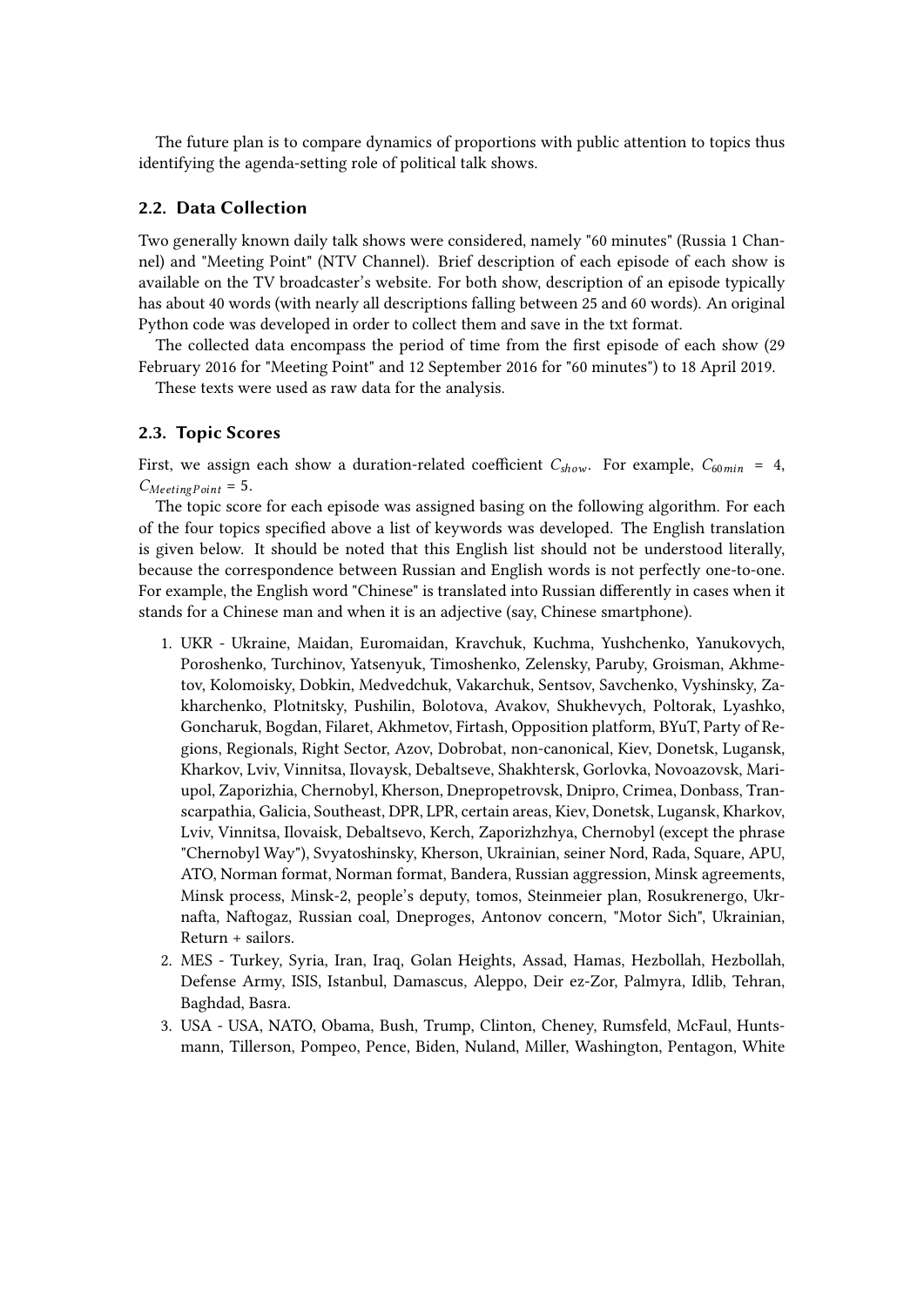House, Department of State, Department of State, Secretary of State, Congress, Stratfor, Stoltenberg, START (note: the corresponding Russian abbreviation does not coincide with a common word), Missile Defense, inference + election, Skripal, neoconservatives, Assange, Venezuela, Congress, PMCs, Guantanamo, sanctions, transatlantic, disarmament, arms race.

4. EUR - EU, Britain, England, Germany, France, Hungary, Bulgaria, Austria, Spain, Italy, Belgium, Netherlands, Luxembourg, Denmark, Finland, Sweden, Greece, Cyprus, Ireland, Iceland, Poland, Czech Republic, Slovakia, Slovenia, Serbia, Croatia, Yugoslavia, Albania, Kosovo, Macedonia, Lithuania, Latvia, Estonia, Council of Europe, European Parliament, PACE, European Commission, Old World, European Commissioner, London, Salisbury, Scotland, England, Paris, Berlin, Edinburgh, Lisbon, Madrid, Brussels, Vienna, Rome, Warsaw, Barcelona, Catalonia, Wales, Prague, Amsterdam, Belgrade, Pristina, Stockholm, Helsinki, Copenhagen, Rompuy, Junker, Mogherini, European Commissioner, Nord Stream, Nord Stream, Tusk, Johnson, May (note: in Russian this surname does not coincide with a common word), Cameron, Faraj, Macron, Fillon, Hollande, Herro, Chancellor, Merkel, Tsipras, Orban, Kaczynski, Le Pen, Salvini, Steinmeier (except: Steinmeier plan), Grybauskaite, British, English, French, German, Lisbon, euro, migration crisis, Notre Dame, Bataclan, Charlie Hebdo.

Each abstract is processed using this list of keywords. The first stage is lemmatization (using morphological analyzer "pymorphy2" [\[4\]](#page-6-0)), the we count the keywords from each of the topics' list, taking into account the following points.

First, it should be borne in mind that some of "keywords" are actually combinations of two consecutive words. For example, words "party" and "region" can appear in many contexts, but we count a keyword only if the appear in a row to form the phrase "Party of Regions", which clearly refers to the UKR topic.

Similarly, the words "Minsk", "agreement" and "process" are not keywords by themselves, however the phrases "Minsk Agreements" and "Minsk Process" also refer to the topic UKR.

If an abstract contains the words "Return + sailors" (not necessarily in a row, as in "return sailors home" or "return Russian citizens in exchange for Ukrainian sailors"), then we counted it in the topic UKR.

Having counted the keywords in the abstract, we can assign one or several topics to it. If all the keywords refer to a single topic, then we assign this topic to the abstract (that is, to the episode). If there are keywords from the several topics, we use the following algorithm.

Suppose  $n > 1$  topics were addressed in the abstract. Denote by  $a_i$ ,  $i = 1, ..., n$  the number of keywords for the topic  $i$ .

If all  $a_i \le 1$ ,  $i = 1, ..., n$ , then put  $b_i = a_i$  for  $i = 1, ..., n$ .

If there is at least one  $a_i > 1$ , then for each *i*, put  $b_i = a_i$  if  $a_i > 1$ , otherwise  $b_i = 0$ .

The score  $S_i$  for topic *i* is calculated as  $S_i = C_{show} b_i / \sum_{i=1}^{n}$  $\sum_{1} a_i, i = 1, ..., n.$ 

That is, if there is more than one keyword from one topic, and exactly one keyword from another topic, then the second topic's score is zero. If there are more than one word from several topics, then the score is divided between these topics proportionally to the number of words. If no topic has more than one keyword, and several topics have exactly one keyword, then the score is divided between then equally.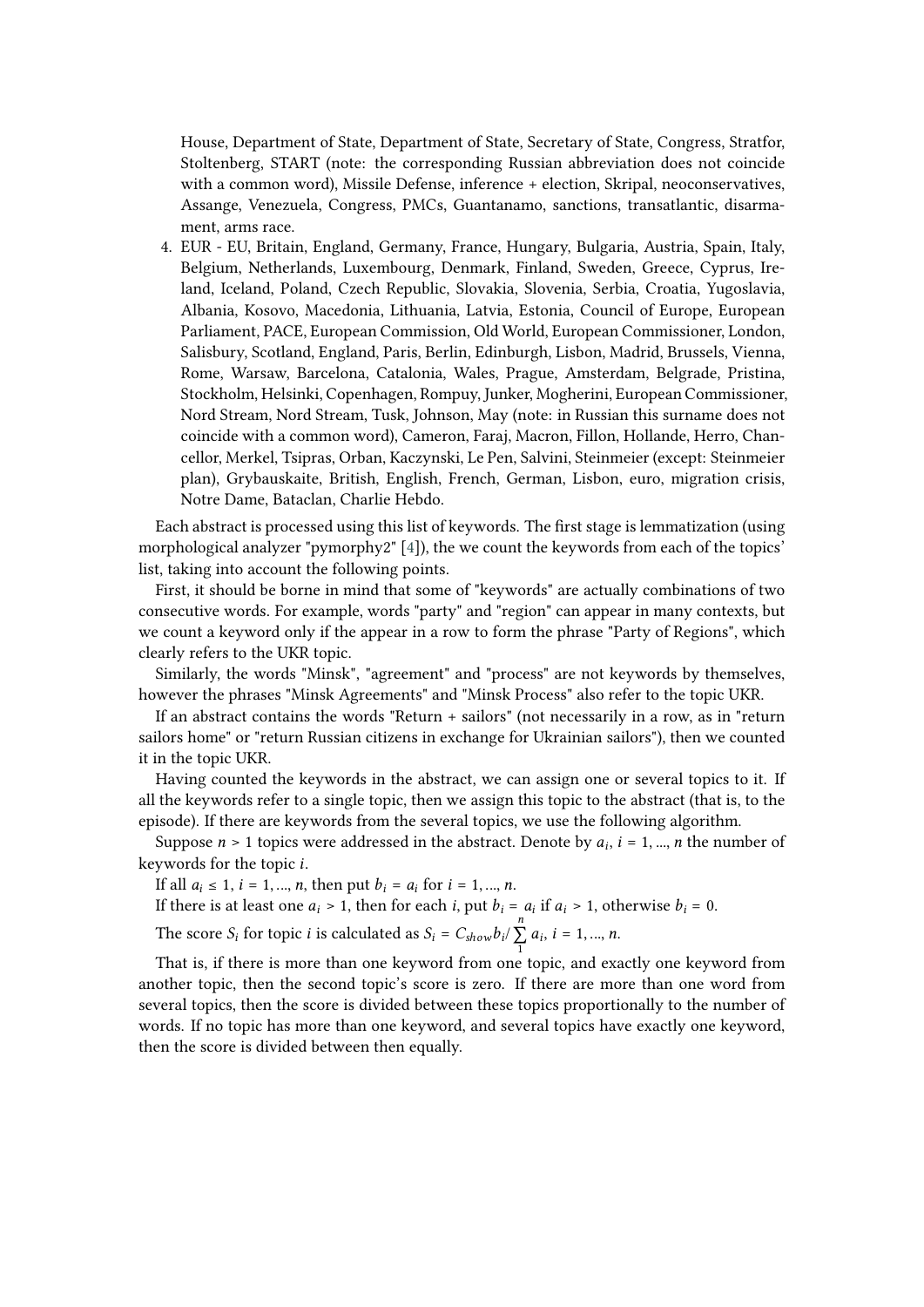#### <span id="page-4-0"></span>**Table 1** Number of episodes by topic.

|              | Meeting Point | 60 minutes |
|--------------|---------------|------------|
| All Episodes | 670           | 1100       |
| UKR          | 309           | 576        |
| <b>MES</b>   | 63            | 77         |
| <b>USA</b>   | 257           | 378        |
| <b>FUR</b>   | 198           | 217        |

#### **Table 2**

<span id="page-4-1"></span>Number of episodes with positive score by topic

|              | <b>Meeting Point</b> | 60 minutes |
|--------------|----------------------|------------|
| All Episodes | 670                  | 1100       |
| UKR          | 273                  | 540        |
| <b>MES</b>   | 34                   | 52         |
| <b>USA</b>   | 195                  | 282        |
| EUR          | 142                  | 158        |

Thus, each episode is assigned topic scores. Topic score for a week is the sum of topic scores for all episodes of the week.

### **3. Results**

Some descriptive statistics are shown in Tables [1,](#page-4-0) [2.](#page-4-1) The difference between them is that the latter presents the number of episodes that added to the scores. For example, UKR topic was touched upon in 347 episodes of "Meeting Point", from which 290 added to the score of this topic. In other words, there are 57 abstracts with one keyword from UKR topic and more than one keywords from another topic.

It can be easily seen that the agenda was dominated by USA and UKR topics, and "Meeting Point" paid significant attention to EUR topic as well.

In Figures [1-](#page-5-0)[4](#page-6-1) we present the weekly scores for these two topics starting from 12 September 2016, when the first episode of "60 minutes" was broadcasted. From that day to 24 August 2017 this show had one episode in a day, and from 28 August 2017 there are two episodes. Accordingly, graphs for the two periods of time are presented separately.

We believe the findings to be applicable to studying agenda-setting function of political talk shows and estimating the influence of these shows on public attention to certain topics and, more broadly, on public opinion.

### **4. Discussion**

The previous Section shows how proportion of each topic in the agenda can be estimated. The important application is the study of propaganda battles which have recently started to implement some ideas of the agenda-setting theory [\[5,](#page-6-2) [6\]](#page-6-3).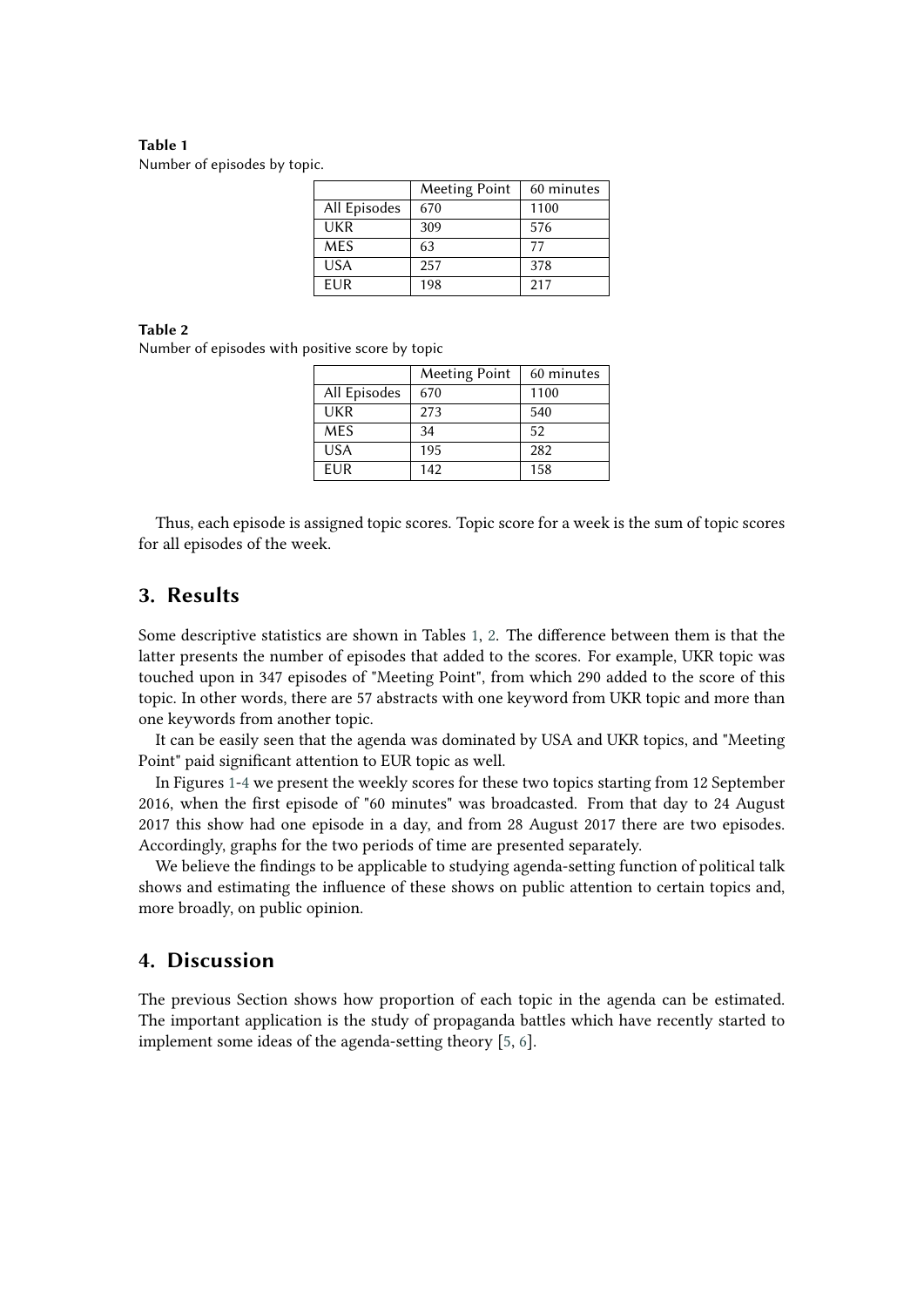

**Figure 1:** Scores for USA topic: 12 September 2016 to 24 August 2017 (abscissa: week, ordinate: score).

<span id="page-5-0"></span>

**Figure 2:** Scores for USA topic: 27 August 2017 to 18 April 2019 (abscissa: week, ordinate: score).



**Figure 3:** Scores for UKR topic: 12 September 2016 to 24 August 2017 (abscissa: week, ordinate: score).

Still, models of rumors, information influence and information warfare predominantly focus on other aspects, such as network effects [\[7\]](#page-6-4) or opinion dynamics [\[8,](#page-6-5) [9,](#page-6-6) [10\]](#page-7-0).

Some models emphasize the coaction of mass media and interpersonal communications in spread of information [\[11,](#page-7-1) [12,](#page-7-2) [13\]](#page-7-3).

There is also a wide range of related empirical studies including analysis of search queries [\[14,](#page-7-4) [15,](#page-7-5) [16,](#page-7-6) [17\]](#page-7-7).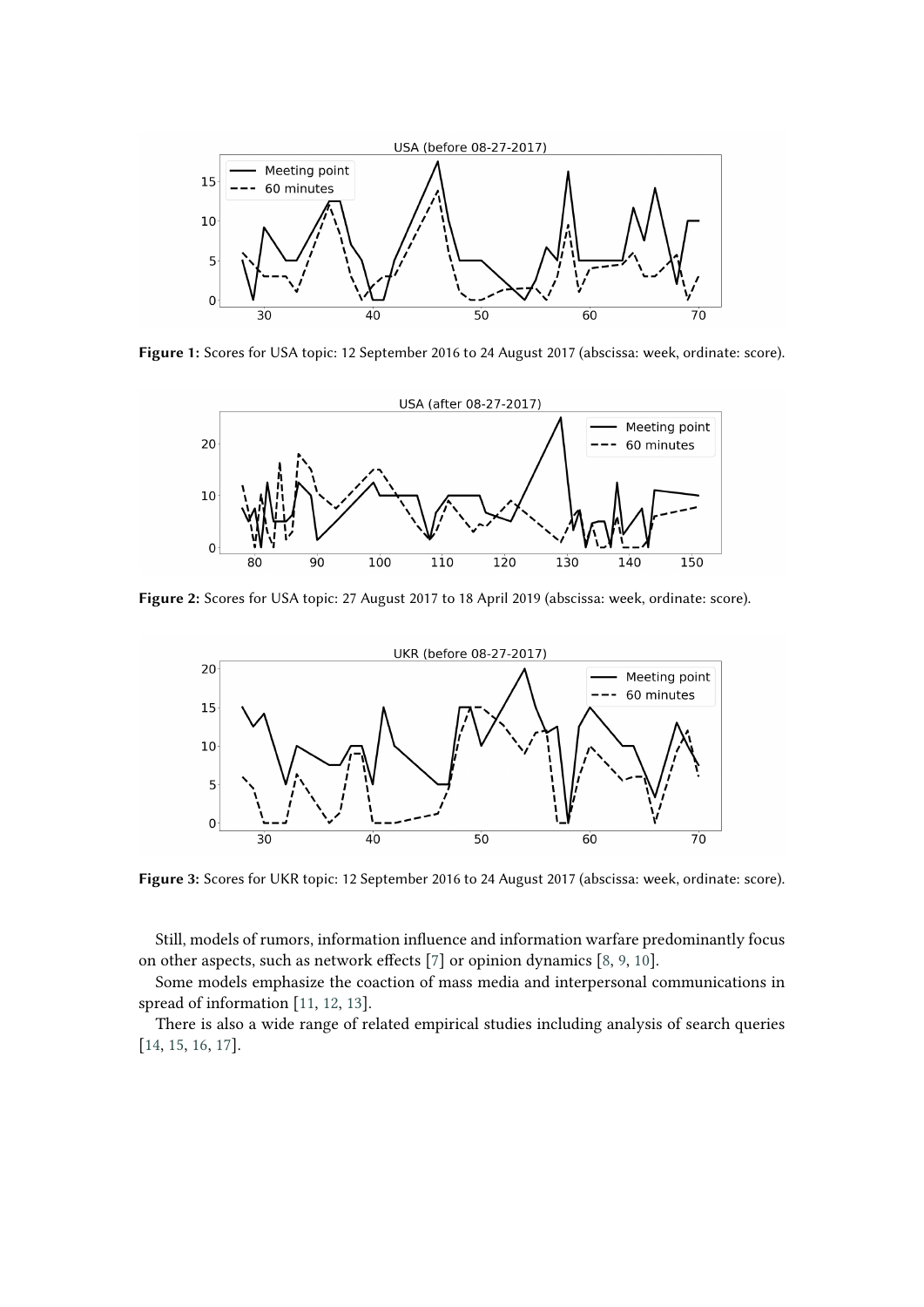

<span id="page-6-1"></span>**Figure 4:** Scores for UKR topic: 27 August 2017 to 18 April 2019 (abscissa: week, ordinate: score).

The growing volume of literature, however, keeps dealing with a single-topic situation. Thus, the area of information battles with multicomponent agenda remains underresearched.

# **Acknowledgments**

The study was supported by Russian Foundation for Basic Research, project 20-01-00229.

## **References**

- [1] M. McCombs, D. Shaw, The agenda-setting function of mass media, Public opinion quarterly 36 (1972) 176–187.
- [2] B.C. Cohen, The Press and Foreign Policy, Princeton University Press, Princeton, 1963.
- [3] Mediascope tv index, 2020. URL: [https://mediascope.net/data.](https://mediascope.net/data)
- <span id="page-6-0"></span>[4] M. Korobov, Morphological analyzer and generator for russian and ukrainian languages, Analysis of Images, Social Networks and Texts (2015) 320–332.
- <span id="page-6-2"></span>[5] A. Petrov, O. Proncheva, Propaganda battle with two-component agenda, in: Proc. of the MACSPro Workshop 2019. Vienna, Austria, March 21-23, CEUR Workshop Proceedings, 2019, pp. 28–38.
- <span id="page-6-3"></span>[6] A.P. Petrov, O.G. Proncheva, Modeling position selection by individuals during informational warfare with a two-component agenda, Mathematical Models and Computer Simulations 12 (2020) 154–163.
- <span id="page-6-4"></span>[7] A.G. Chkhartishvili, D.A. Gubanov, D.A. Novikov, Social Networks: Models of information influence, control and confrontation, Springer International Publishing, Cham, Switzerland, 2019.
- <span id="page-6-5"></span>[8] D. Gubanov, I. Petrov, Multidimensional model of opinion polarization in social networks, in: 2019 Twelfth International Conference "Management of large-scale system development" (MLSD). Moscow, Russia, Moscow, Russia: IEEE, 2019, pp. 1–4.
- <span id="page-6-6"></span>[9] A.G. Chartishvili, I.V. Kozitsin, V.L. Goiko, E.R. Saifulin, On an approach to measure the level of polarization of individuals' opinions, in: 2019 Twelfth International Confer-